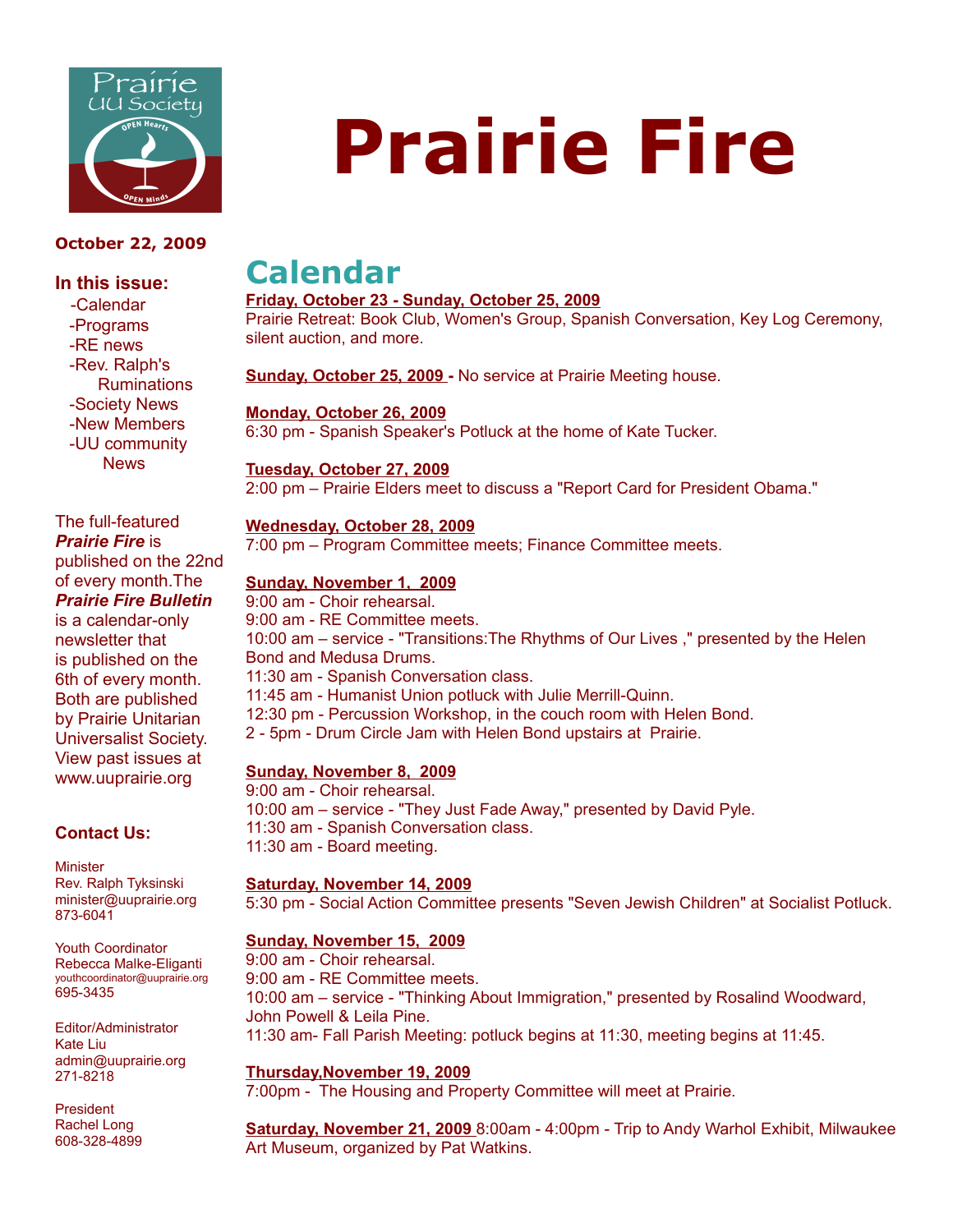**Upcoming Sunday Programs Sunday, October 25, 2009, "Key Log Ceremony," presented by Anne Lundin at the Pine Lake Camp.** A favorite Prairie Retreat tradition, member Anne Lundin will lead us in our annual Key Log Ceremony. The story goes that loggers, in the process of moving logs down river, would become very adept at spotting the one log, the "key log," that needed to be moved to free up a log jam. This participatory service invites you to share how you have found your "key logs" in the last year and gotten yourself "unjammed." There will be no service at the Prairie meeting house today.

**Sunday, November 1, 2009 10:00 am - "Transitions: The Rhythms of Our Lives," presented by Helen Bond and Medusa Drums.** Prairie's traditional ritual of remembrance, a mixture of celebration and mourning that affirms life and gives us a chance to share our grief. We will be joined by a special guest, Helen Bond, who will share her musical talents with us both during the service, and, after a potluck lunch shared with the Humanists Union, with a private percussion workshop, followed by a community drum circle jam.

**Sunday, November 8, 2009, 10:00 am - "They Just Fade Away," presented by David Pyle.** The current wars in Iraq and Afghanistan are rapidly leading us towards a crisis in the lives of our military families and in the lives of our veterans. This Veteran's day must not be just about honoring their service, but looking seriously on the costs they bear, and our responsibility to help them bear that cost.

**Sunday, November 15, 2009, 10:00 am - "Thinking About Immigration," presented by Rosalind Woodward, John Powell, and Leila Pine.** In these days of hysteria about immigration, three members of First Unitarian Society will present some perspectives that might help us think more clearly about it. John Powell will give an historical perspective, Leila Pine will give one answer to the question "So what is happening on our southern borders?" and Rosalind Woodward, an immigrant herself, will talk about what it is like to be a stranger in a new land. We'll also have the treat of hearing soprano soloist Amber Nicole Dilger.

## **Religious Education News**

On October 4th our RE students began the first stage of creating a butterfly garden in the Prairie backyard. This is an initiative brought to us by the Green Sanctuary Committee. Karen Deaton and Kathy Converse spent the morning educating our youth on what is a butterfly garden, how it will look and how we can make one.

Many of our youth already know about these types of gardens. As RE student Aaron Liu explained it's a garden that contains flowers that house and provide food for caterpillars and butterflies. The end result will be a beautiful garden that will house many butterflies of several varieties.

Throughout the year we will be working inside as well as outside on this garden. As Karen said, this is a gift from the RE students to the congregation. I would also like to thank Andy Garst for filling the back of his truck of compost so we could shovel it out and spread it in the garden. Thanks Andy!

**Prairie Web Sites:**

Society Home Page www.uuprairie.org

News Group http://groups.yahoo. com/group/prairie news/

#### Views

http://groups.yahoo. com/group/prairie views/

Social Action http://socialaction. madisonwi.us

Humanist Union http://humanist. madisonwi.us

#### **Input Deadlines:**

Calendar items and program descriptions are due on the 1st and 15th of each month. Feature articles for the full *Prairie Fire* are due on the 15th of each month. Please send to Kate Liu at admin@uuprairie.org or call 271-8218.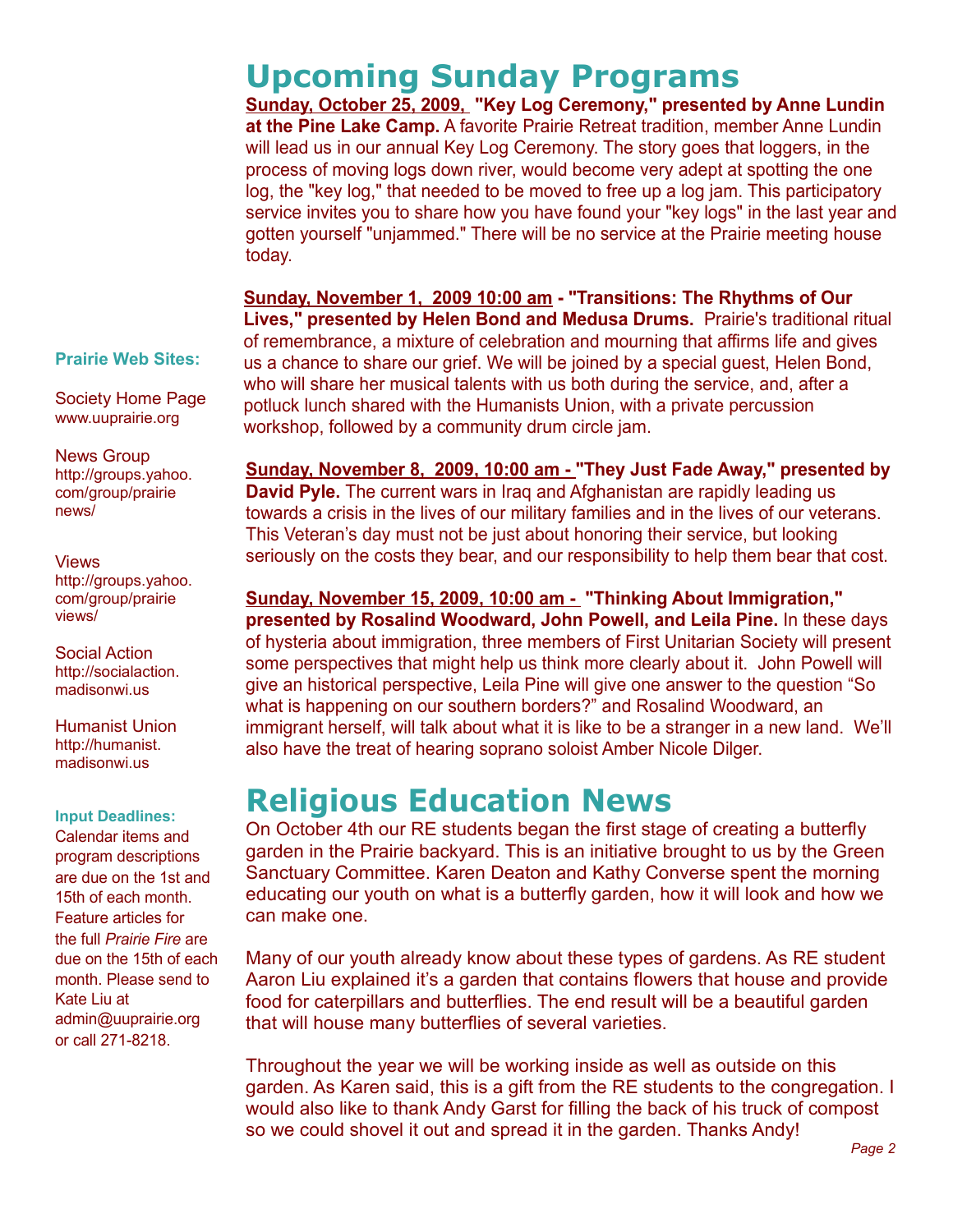

Next weekend will be the annual Prairie retreat. This is a time for families to join the larger Prairie family for a weekend of fun. If you haven't had a chance to look over the activities for the weekend please do. There will be childcare available for families of young children on Saturday (after breakfast until dinner). During this time parents are free to take part in the many workshops available. Children will have fun in all the activities the retreat offers. One of those activities is the Halloween parade before the start of the Saturday night talent show. Make sure you bring your costume!

November 6-8 is the youth CON event in Evanston, Illinois. I would like to give a big "thank you" to Erin Bosch for offering to be the chaperon for the weekend. She will be supervising three of our high school students during this event. These events are great for youth to meet other UU kids their age and take part in fun and educational activities all weekend. Have fun everyone!

As always, if you would like to lend a helping hand in any of our RE activities please let me or RE Chair, Robin Proud, know. We'd love to have you join us.

Rebecca Malke (YREC) [youthcoordinator@uuprairie.org](mailto:youthcoordinator@uuprairie.org)

## **Our Society**

#### **Fall Parish Meeting: Sunday, November 15th at 11:45 am**

It's time for us to come together for a Parish Meeting, as we do twice each year. Our major business items, such as electing officers and approving the year's budget, are done at the Spring meeting. That leaves us time in the fall to inform each other about what is happening at Prairie, and to continue planning for the future of our congregation. Mark the date: Sunday, 11/15/09 at 11:45, with a potluck at 11:30. You'll see from the agenda that there are several issues we'll be covering, and it should be a lively and interesting discussion.

Agenda:

- 1. Opening words and Chalice lighting
- 2. Approval of May 3, 2009 Parish Meeting minutes
- 3. Update on Strategic Plan
- 4. Ministerial planning and upcoming congregational sessions
- 5. Results from our building consultant
- 6. Governance models presentation
- 7. Formation of Bylaws Task Force
- 8. Questions on Committee, Minister, and Treasurer's reports (written, emailed ahead)
- 9. Closing Words

Please join us - we hope to see you there. *Rachel Long President, Prairie UU Society*

#### **Prairie Elders Meet October 27th**

Prairie people over 65 are invited to the Prairie Elders meeting Tuesday, October 27th. Prairie Elders aims to provide good times and mutual support for Prairie UU Members and Friends over 65. Current participants range from age 65 to 90-something. We welcome other UUs who live in the facility where we meet. Informal conversation begins at 1:30 pm and discussion on the topic is from 2:00-4:00. Newcomers welcome.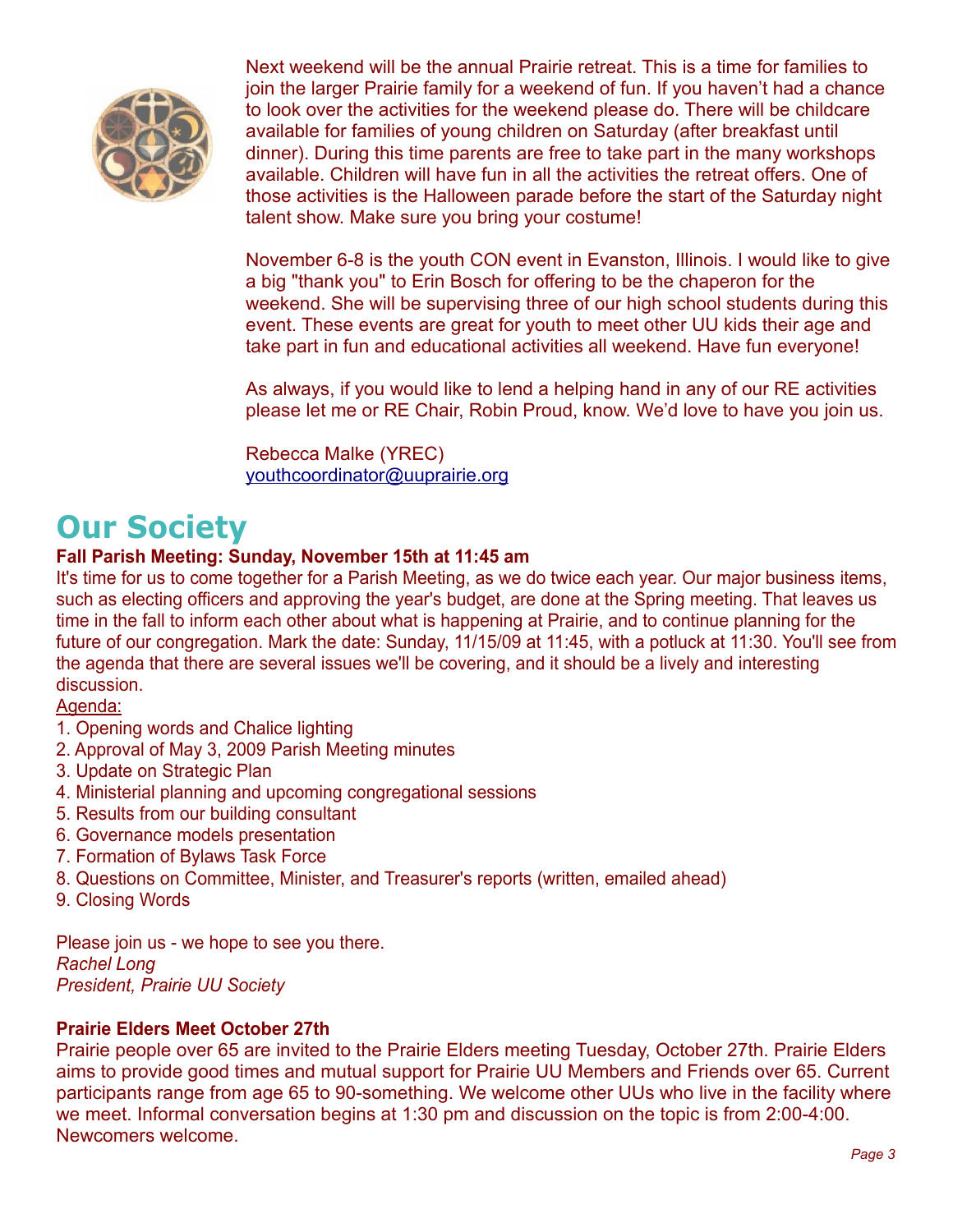This month, our topic will be "A Report Card for President Obama." Thousands of websites and reams of print address this topic from countless angles. Explore any aspect you wish, offer your assessment or that of others, or just come and listen. If you need a means of focus, weigh a specific presidential action against a UU principle. Handouts welcome.

We meet in the Nakoma Room in the Heritage Oaks building, Oakwood Village West. Parking is available in front or underneath the building. You can bring your own beverage cup and snacks to share. Call contacts listed for directions or a ride: Donna Murdoch 238-3802, Gordon Cunningham 230-3367, Rosemary Dorney 238-4382 or Rose Smith 233-3363.

#### **Two Humanist Union Sponsored Events**

If you are at the Pine Lake Camp retreat, at 1 pm on Saturday Oct. 24 you'll have a chance to hear about what the Secular Coalition for America is doing in Washington from one of the national organization's officers, Ron Solomon. For a preview of some of the issues the organization is taking a stand on, visit their website at **<http://www.secular.org/>**.

The Humanist Union's next regular monthly meeting at Prairie will be on Sunday Nov. 1. Following our usual potluck lunch at 11:45 am, we'll have a discussion from 12:30 to 1:30 pm on issues raised by the insertion of religion into the health care debate in Washington, led by Julie Merrill-Quinn. Did you know, for example, that Sens. Kerry and Hatch proposed an amendment that would prohibit insurers from denying benefits "for religious or spiritual health care", meaning payments to Christian Science "practitioners" who charge for praying for sick followers.

#### *Bob Park, Humanist Union*

#### **Book Club Announces New Selections**

The Prairie Book Club meets monthly, after the Sunday Service at Prairie, about 11:45 a.m. Bring potluck food to share. This is an open book club. You may come whether or not you have read the book. Here's what the book club will be reading from October through December 2009 :

Saturday, October 24th (at the retreat,) the group will be discussing What Was She Thinking: Notes on a Scandal, by Zoe Heller. "A lonely schoolteacher reveals more than she intends when she records the story of her best friend's affair with a pupil in this sly, insightful novel…What Was She Thinking? is a story of repression and passion, envy and complacence, friendship and loneliness. A complex psychological portrait framed as a wicked satire, it is by turns funny, poignant, and sinister. With it, Zoë Heller surpasses the promise of her critically acclaimed first novel, **Everything You Know.**"

Sunday, November 29 – Here If You Need Me – A True Story by Kate Braestrup. This is the memoir of a middle aged woman who becomes a UU minister after being widowed and serves as a chaplain in Maine's Forest Service. Publisher's Weekly says that the author's "insightful essays are extraordinarily well written, mingling elements of police procedural and touching love story with trenchant observations about life and death. Alert to comic detail even in grisly circumstances…she tells stories of lost children, a suicide, drunken accidents and a murder, always with compassion and a concern for the big questions inescapably provoked by tragic events." The review at <http://www.washingtonpost.com/wp-dyn/content/article/2007/08/28/AR2007082801575.html>will definitely get you to read this book! 211 pages. Recommended by Barb Park.

Sunday, December 20 – The Yiddish Policeman's Union by Michael Chabon is a ["detective story](http://en.wikipedia.org/wiki/Detective_story) set in an [alternate history](http://en.wikipedia.org/wiki/Alternate_history) version of the present day, based on the premise that during [World War II,](http://en.wikipedia.org/wiki/World_War_II) a temporary [settlement](http://en.wikipedia.org/wiki/Human_settlement) for [Jewish](http://en.wikipedia.org/wiki/Jew) [refugees](http://en.wikipedia.org/wiki/Refugees) was established in [Sitka,](http://en.wikipedia.org/wiki/Sitka,_Alaska) [Alaska](http://en.wikipedia.org/wiki/Alaska) in 1941, and that the fledgling State of [Israel](http://en.wikipedia.org/wiki/Israel) was destroyed in 1948. The novel is set in Sitka, which it depicts as a large,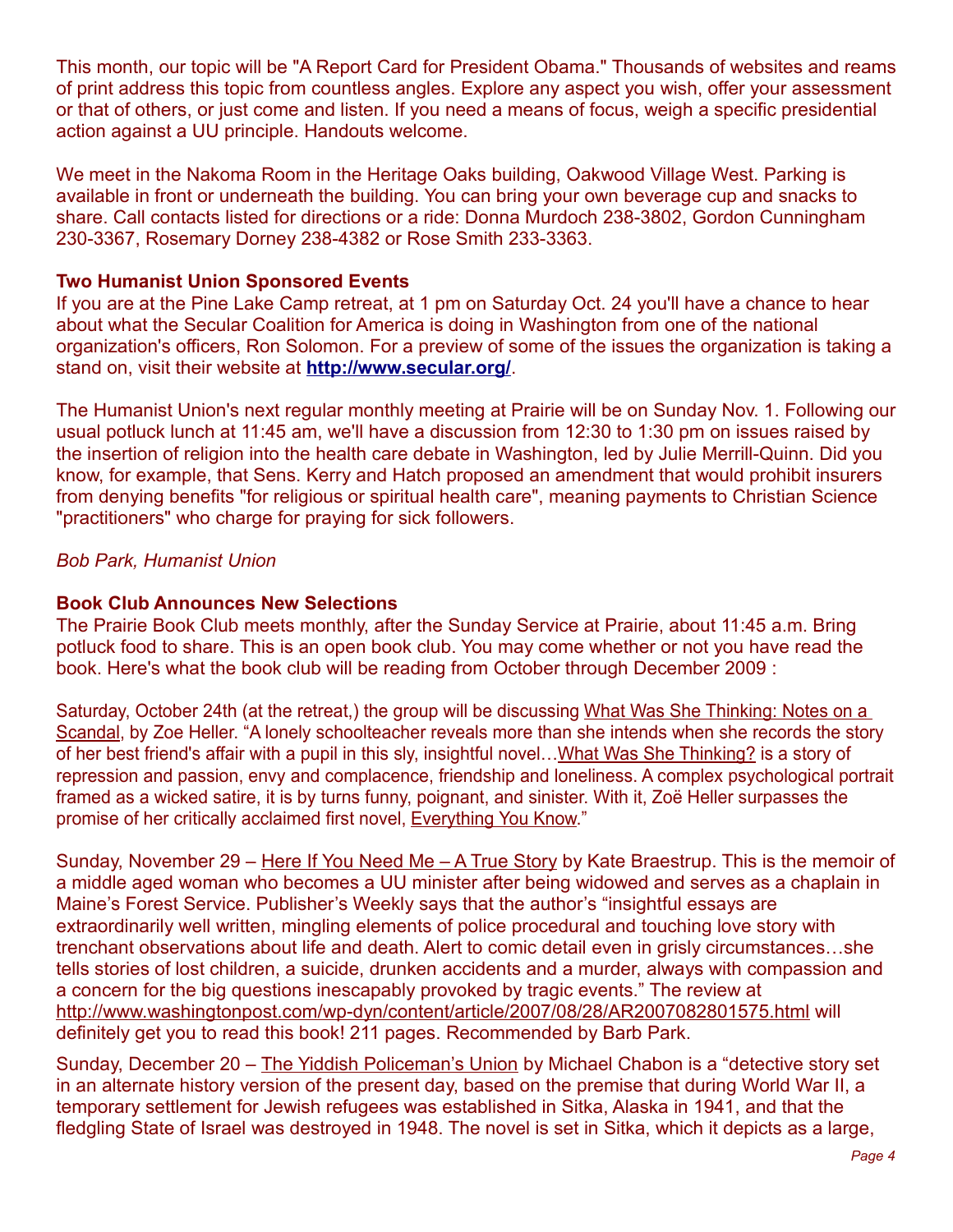[Yiddish-](http://en.wikipedia.org/wiki/Yiddish_language)speaking [metropolis.](http://en.wikipedia.org/wiki/Metropolis)" (from Wikipedia) The book has won several science fiction awards. 224 pages.

#### *Mary Mullen, 608.298.0843 or mmullen(at) chorus.net*

#### **All About the Prairie Caring Committee**

Our Prairie Caring Committee is here to support you as members at times in your life when you may feel the need for help from your church community. If you are ill, having surgery, have had a death in your family, having a child, or just need to discuss an issue with someone you know, we are here to serve you. Likewise, if you hear of someone in Prairie who might need our support, contact one of us, Rev. Ralph Tyksinski, or our administrator, Kate. Your concern will be forwarded to the appropriate person.

We are pleased to welcome several new members to our Caring Committee this year. The members of the committee are: Erin Bosch, Linda Colletti, Randy Converse, Jill Cornejo, Aileen Nettleton, Robin Proud, and Linda Sheehy. Each of our committee members has experience in providing support to others, either professionally or through volunteer work. We have divided up our membership so that each of us is a "contact person" for a specific group of individuals. You should be receiving a letter from "your" Caring Committee member so that you will have a direct person to contact. However, we want you to feel free to contact any one of our members or Rev. Ralph.

As volunteers, we will do our best to set up support for you or make a referral to either our minister or a community agency. If you do not reach one of us or get a response, we may be traveling (or ill, ourselves!) In that case, please contact another person right away so that we can work as a team to help you. We look forward to serving you and our church community.

#### *Aileen Nettleton, Caring Committee Chair*

**Ministering to Prairie's Future: Upcoming Events from the Long-Range Planning Committee** What visions do we have for Prairie's future? How do different ministerial approaches and relationships factor into these visions? What can we learn from other UU congregations that have undertaken similar explorations? Several upcoming events organized by the Long-Range Planning Committee are designed to facilitate discussion on these questions, and more. Join in the conversation!

At the Prairie UU Society Retreat – on Saturday, October 24, 10-11 am, Ken Skog and Mary Mullen will present a workshop entitled "A Minister, a Rabbi, and a Priest walked into a Bar....". Join the Long-Range Planning Committee to share reminiscences of ministers or other religious leaders who have played a positive role in your life.

After the service on Sunday, Nov. 22, Glenda Cosenza of the Dekalb, Illinois Unitarian Universalist Church will be visiting for a Q&A session about the differences between roles of settled and contract ministers, and the process her congregation undertook when shifting from a contract to settled minister. Please see the related article in this issue of Prairie Fire for more details.

#### *Robyn Perrin, Chair, Long-Range Planning Committee*

*For questions on any of these events, please contact Robyn, Christina Klock, Mary Mullen, Aileen Nettleton, or Ken Skog.* 

#### **The Prairie Retreat is Coming - Last Minute News Flash!**

We have a great turn-out for the retreat this year and look forward to spending the weekend together. Here are a couple of last minute notes for you before you go: *Page 5*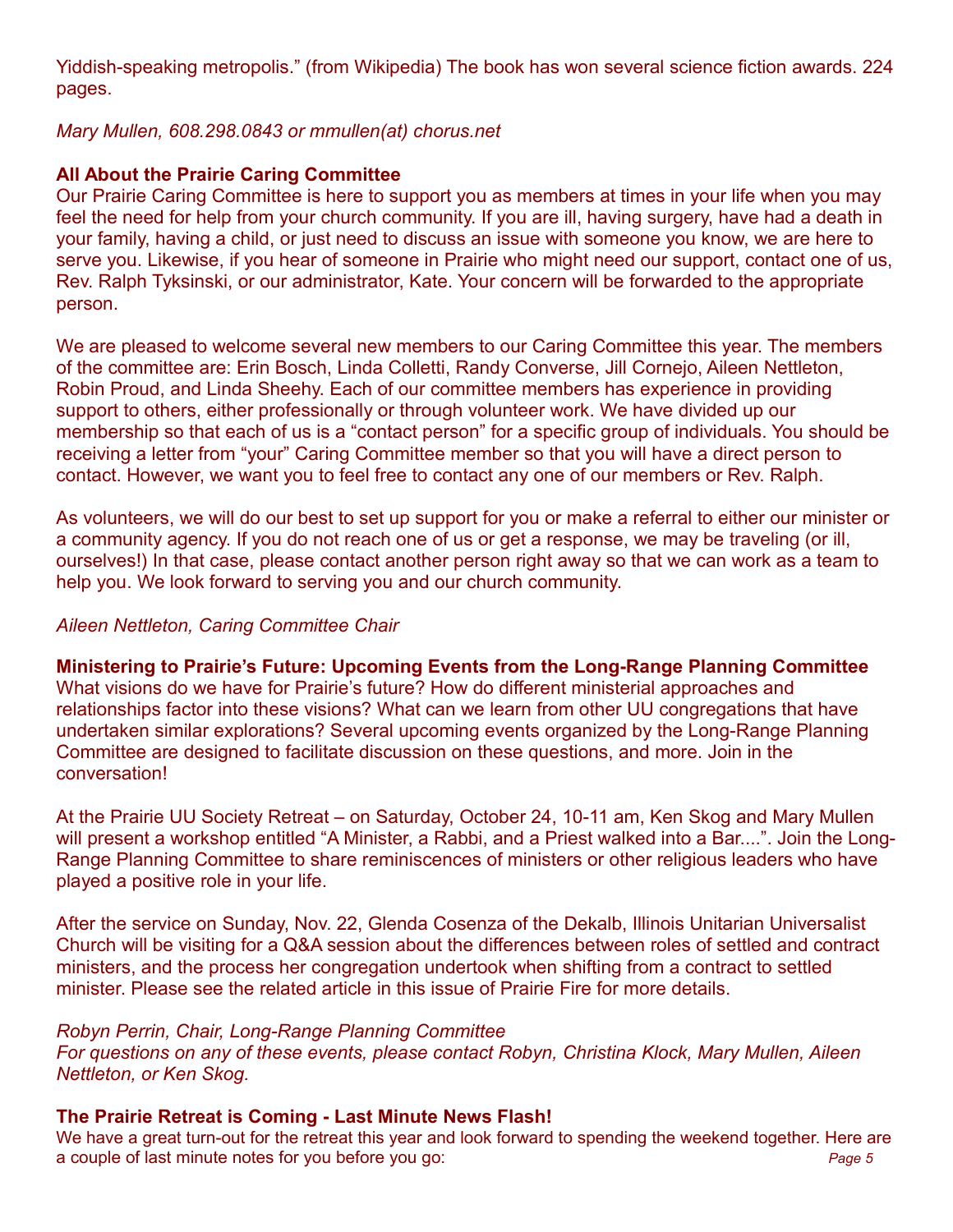Getting there: The retreat site is easy to get to: take highway 90/94 out of Madison to the north / west, then get on 39/51 going north. Take exit 113 (County Rd E / Westfield) and go left on County Road E for 0.6 mi (through downtown Westfield.) Turn right on County Road M and go 7.3 mi. Turn left on Pine Lake Road into the camp. It takes about an hour and a half to drive from Madison.

Where to park: Please park all vehicles in the designated parking areas (next to cabins or in main parking lot). It is important that all roads in the main camp are kept open and free of vehicles for all guests and for emergency vehicle access. Please observe the reserved signs which designate parking for camp vehicles and accessible parking for the disabled.

What to bring: If you are coming on Friday, please bring finger food to share for an informal potluck. All other meals are included in the registration cost. Bring your short (2-4 minutes, please) talent show act and anything needed for your act. You may wish to bring a favorite board game to share. If you need them, your book club book and your recorder. Though the paths are lit, a flashlight might be helpful for getting around in the evening. **Do check your registration form -** if you are in a cabin, you need to bring your own bedding and towels. No matter where you stay, you will need to bring all of your own toiletries.

Pine Lake Camp Rules: No smoking, no alcohol. Parents need to know where their children are at all times, and groups of kids or teens may not stay overnight in a room without an adult. If you encounter any problems, please come to Robin, Phyllis, or Kate first.

 Program Schedule Summary: All=anyone, Ad=adults, *I=intergenerational,* C=children **Friday:** 

**Beginning at 6pm until 7:30pm** - All- arrival, finger food potluck, settling in to your room. *I= Icebreakers by Erin Bosch in Amphlett Hall.*

**7:30 - 9pm** - All= mixers and games and tournament sign ups, Amphlett Hall. *I= Generations Dancing with Ingrid West in the Oakwood Center, Bonfire and S'mores, outside at fire ring with Kate Liu.* 

**9:00 - 10:30 pm** - *I= board games, visiting in Amphlett Hall, Charades with Paula Pachciarz in Oakwood (probably best for older children.)*

**10:30- 11:30 pm** - Ad = Discussion, "The Pig That Wants to be Eaten," with Rick Ruecking 1st floor lounge Rader.

#### **Saturday:**

**7:45 am** - All- breakfast set-up

**8:00 am -** All - breakfast in Amphlett Hall, continue ping pong and horseshoe tournament signups. Silent Auction opens in Amphlett.

**9-10 am** - C = Uncle Rick's Circus Parade games, led by Rick Ruecking at Amphlett Hall, Low Ropes course for kids 8 & up with Nick Coenen at Nature Center, Nature center show and tell with Galen Smith. Ad = Ware Lecture, led by Rachel Long room 22 Rader Center, Book Group with Mary Mullen, lower level lounge Rader. *I= ping pong in Amphlett, horseshoes at horseshoe pit with Erin Bosch.*

**10-11 am** - C = continue Ropes Course, story time with Rose Smith first floor lounge Rader. Ad= "A minister, a priest, and a rabbi walked into a bar..." with Ken Skog first floor conference room Rader, Restorative Yoga with Katherine Peterson in Oakwood. *I= ping pong and horseshoes continue.*

**11-12** - C = finish ropes course, Yoga animals for kids with Paula Pachciarz and Katherine Peterson in Oakwood. Ad= Women's group with Mary Somers, first floor lounge Rader. *I= ping pong and horseshoes continue.* **11:45 am** - All - lunch set-up

**12:00 noon** - All - lunch in Amphlett Hall, talent show sign up.

**1:00 pm** - C = Kid fun / child care in Amphlett Hall. Ad= Ukrainian Easter Eggs with Kate Liu in craft cabin, Ethical Humanist group with Bob Park in lower level lounge Rader. *I= watercolor painting with Mary Somers at Amphlett Hall.* 

**2 - 3 pm** - C= Bollywood Dancing with the Malke-Eligantis in Oakwood. Ad= making collages with Robin Proud in the craft cabin. *I= Nature Walk with Galen Smith beginning at nature center, Hymns and Rounds with the Tyksinskis in lower level lounge Rader.* 

**2:30 pm -** Ad= Beginning recorder lessons with Mary Frantz in room 22 Rader.

**3 - 4 pm** - C = Pumpkin Face Painting with Rachel Long in the craft cabin. Teens Teen Talk with Rebecca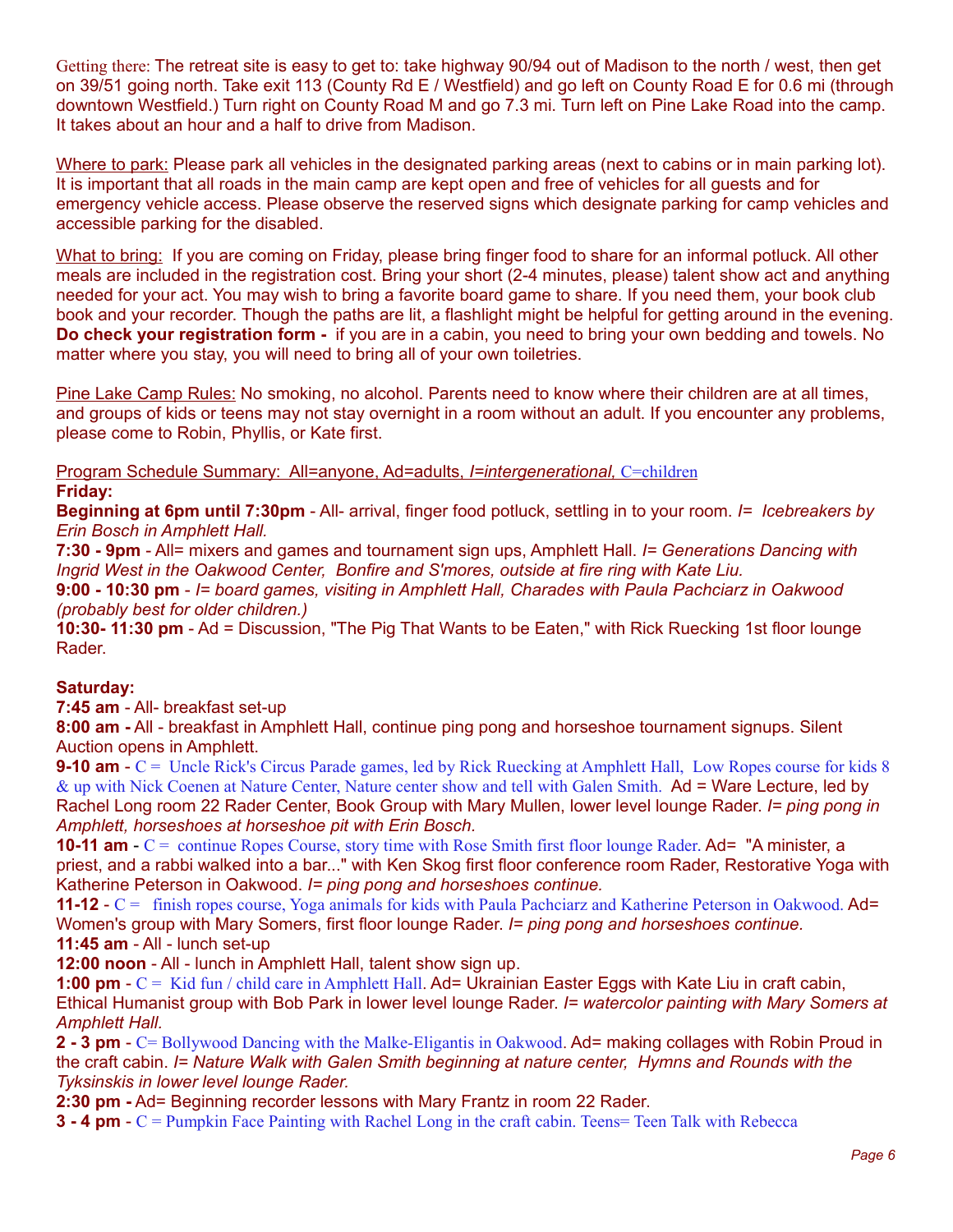Malke in first floor lounge Rader. Ad= Recorder lessons with Ruth Calden and Mary Frantz in room 22 Rader, Bridge Lesson with Phyllis Long in first floor conference room Rader. *I = Creating Haiku poetry with Marcia Johnson in lower level conference room Rader.* 

**4 - 5pm** - C = Paper bag crafts with Ingrid West in the craft cabin. Ad= Spanish Conversation class with Marcia Johnson in lower lever conference room Rader, Knitting circle with Karen Deaton in first floor lounge Rader. *I= Fun Dancing with the Tyksinskis in Oakwood.* 

**5:15 pm** - All = table setting. Ad = Slavic Pronunciation, first floor lounge Rader.

**5:30** - All = Dinner in Amphlett. Silent Auction ends.

**6:30 pm** - All= dinner clean-up, Free time

**7:00 - 8:15 pm -** All = Talent Show led by Erin Bosch in Oakwood.

**8:15- 10pm** - All - Folk Dance lesson with Doleta Chapru, followed by dancing at 8:30 pm until 10 pm in Oakwood.

#### **Sunday:**

**7:30 am** - All = breakfast set-up **8:00 am** - All = breakfast **9:00 am** - All = clean up, both breakfast and general cleaning **10:00 am -** All = Key Log ceremony with Anne Lundin at the fire ring. **11:00 am** - All = final clean up and departure

Complete program descriptions are available via PrairieNews and on paper at the retreat. If you have any last minute questions, please contact one of the following: Robin Proud, registrar, 661-0776; Kate Liu, administrator, 271-8218; or Phyllis Long, program coordinator, 608-325-7397.

We look forward to seeing you there! *Robin, Phyllis, and Kate*

#### **Spanish Speaker's Potluck**

The next Spanish Speaker's potluck will be Monday, October 26th at 6:30 pm at the home of Kate Tucker, 4504 Camden Rd. Please call Kate at 221-2168 for directions, or Rosemary Dorney at 238- 4382 for more information.

#### **Green Committee News**

Is anyone interested in helping to study the costs and benefits of a solar photovoltaic system for Prairie? Prairie committed to doing a study this year as part of the Green Sanctuary accreditation process. This study is to be presented at the parish meeting next spring. Al Nettleton is coordinating this study and would like assistance. If you are interested in participating, please contact Al at 238- 6053.

As a result of our signing up for Green Power, Madison Gas and Electric contacted Prairie and will put together a small blurb about Prairie's Green Congregation project to put on their Web site. We'll send the link to it as soon as it is posted.

#### *Al Nettleton, Green Committee*

#### **Ministerial Options: Q & A with DeKalb UU Past President Glenda Cosenza**

On Sunday, November 21st after the service, the Long Range Planning Committee is delighted to invite all interested members to join us in a meeting with Glenda Cosenza of the Dekalb UU Church to learn more about Ministerial Options. We are very fortunate that Glenda has agreed to share the experiences of the Dekalb congregation, as it moved from having a year-to-year "contract minister" to making the decision to have a "settled" minister several years ago. Glenda was the president of the board during this process and will share how the change has impacted the relationship between the minister and the congregation. There will be time for questions for Glenda about their situation and changes that have taken place.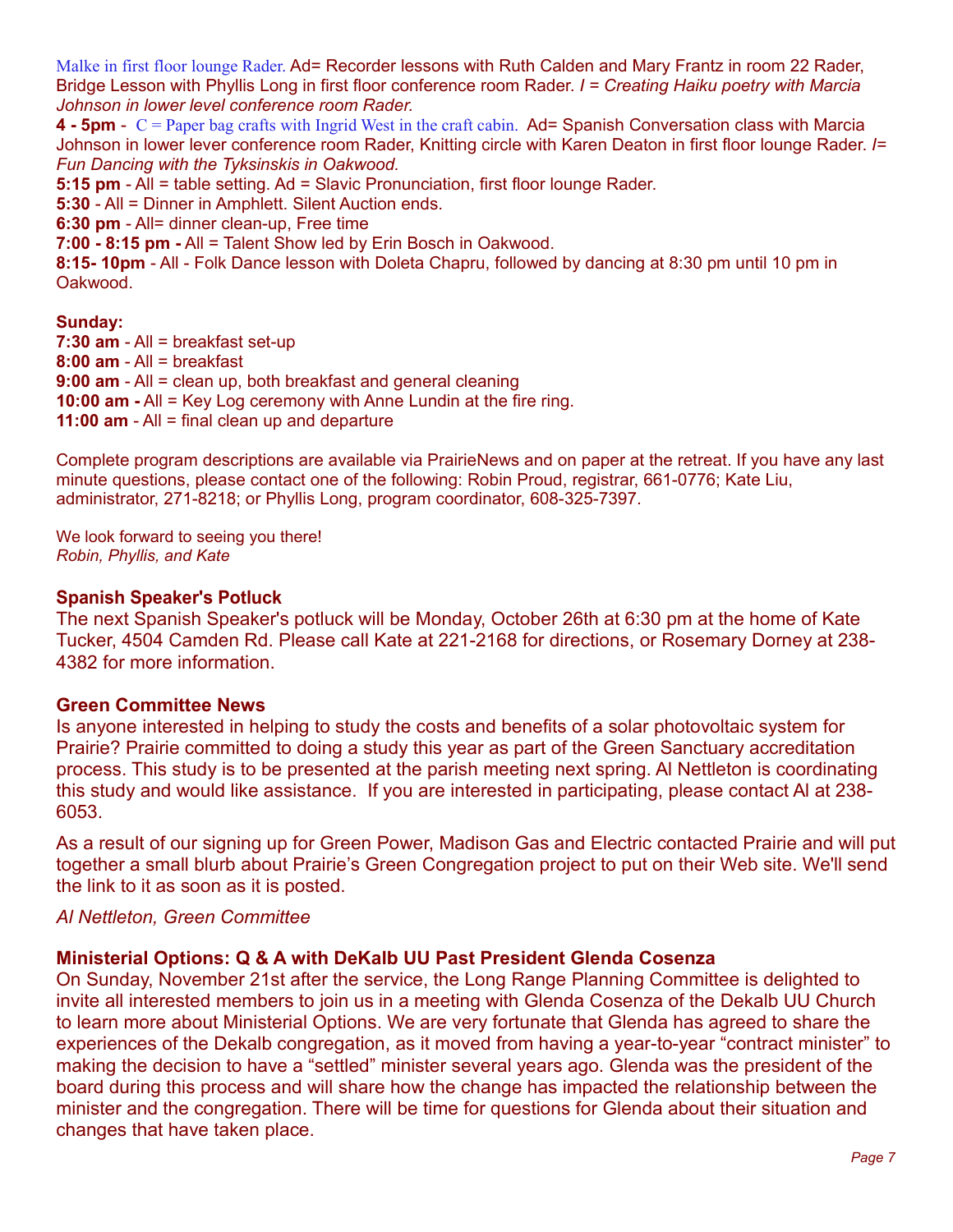We will meet in the upstairs Meeting Room immediately following the service. Pizza will be provided (donations encouraged). Child care will be available. If you can let Aileen know if you need child care, that will help us know how many children to anticipate.

This is one of the opportunities your Long Range Planning Committee is setting up as part of our year of exploring ministerial relationships as Prairie looks to its own future. Please plan to join us! Questions? Contact any committee member: Robyn Perrin, Ken Skog, Christina Klock, Aileen Nettleton, or Mary Mullen.

*Aileen Nettleton, Long Range Planning Committee*

#### **Prairie Fund Raising Museum Trip: "Andy Warhol: The Last Decade"**

On Saturday, November 21, Pat Watkins will be leading a fund raising trip to the Andy Warhol exhibit at the Milwaukee Art Museum. The package will include bus transportation, admission to the museum and three Warhol related exhibits, and lunch at the historic Astor Hotel, for \$62. More information will be available later, but if interested, phone Pat Watkins at 233-5795. You can send your check, made out to Prairie UU Society, to Pat Watkins' home address to make your reservation. Reservations will be due by November 4th.

#### **Housing and Property Notes**

Prairie has discontinued the open-ended collection of food items in bins in our entryway for food pantries. The bins present both an aesthetic issue and a possible insect problem. In the future, food or monetary collections for pantries will occur on specific Sundays with plenty of advance notice. Please do not bring items to Prairie between collection days as we do not have a good place for storing donated items. Thank you,

*Kate Liu, Administrator*

#### **WOW group**

Prairie's Women's group, known as WOW, will meet next on Saturday, October 24th at the Prairie retreat. Check the program schedule for the time. New members are always welcome. For more information or to get on the Prairie WOW email list, contact Mary Somers, 276-8397 or marysomers44(at)charter.net.

#### **Movie Group**

The movie group will not meet for a film in November, but will resume on December 10th at 7pm with a viewing of "Ugetsu," a 6th century Japanese feudal war epic by director Kenji Mizoguchi. Please bring snacks to share.

## **Social Action News**

#### **El Salvador Delegation to Speak**

Wednesday, November 11th, Mary Somers and Barbara Alvarado, El Slavador delegation members, will speak on "Mining and Radio of the Brave" at 7 pm at 825 Hughes Place, South Madison Police Precinct, just off Park Street behind McDonald's. Discussion will include not only the trip and violence against anti-mining activists, but the situation in Honduras and how a radio station like the one in Robert Park's garage could help the people who live in the mountains of El Salvador and Honduras.

#### **Homeless Shelter News**

Several blankets were collected for the men's homeless shelter. Thank you to everyone who contributed a blanket. Also newsworthy is that next month we do not need any volunteers for our regular shift at the Men's Homeless Shelter. A member of First Society who is turning 16 wants to celebrate her birthday by inviting her friends and family to work at the shelter with her! She and her friends and family will work on "our" November 7th Saturday, as First had all their volunteer shelter spots filled for the year.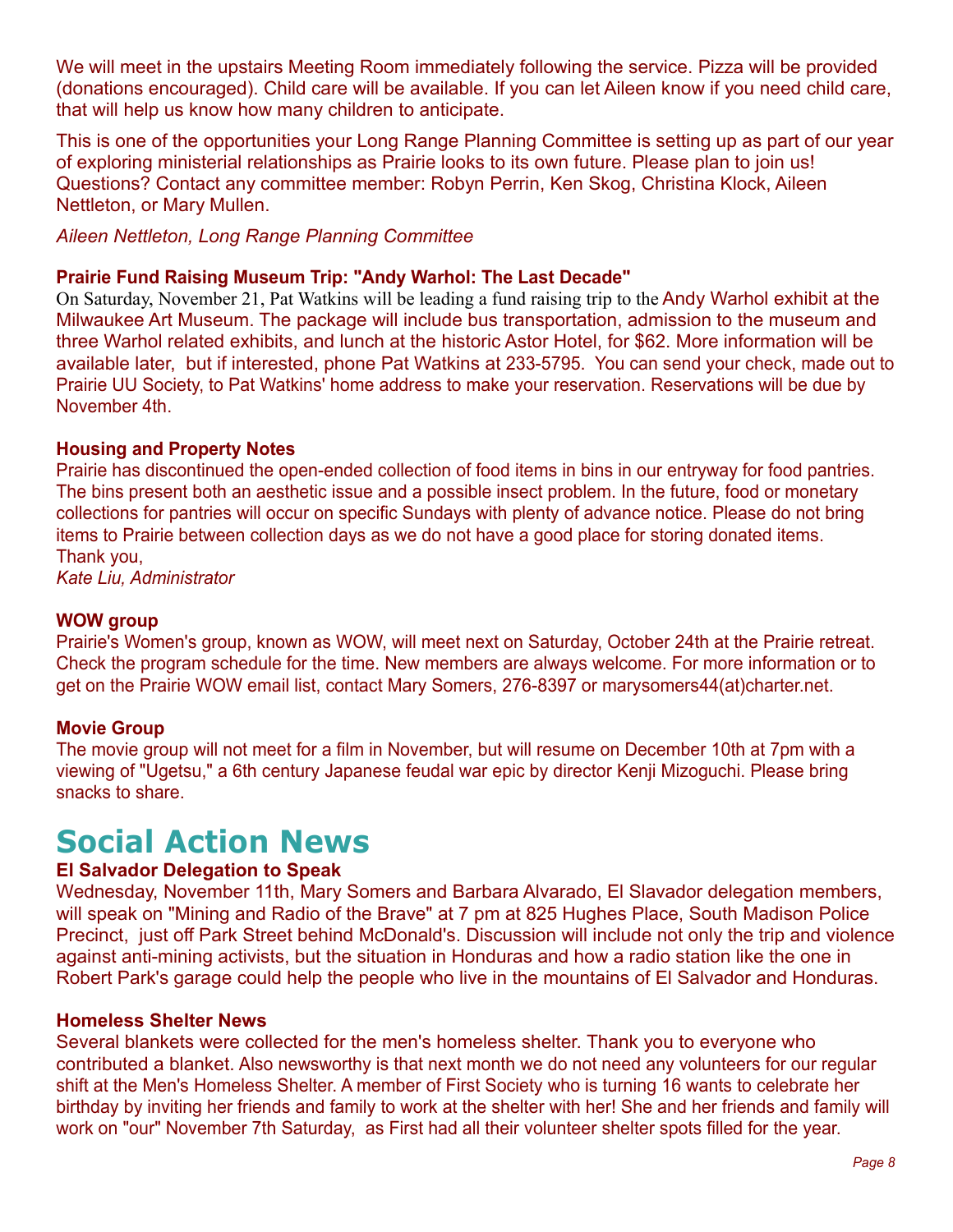#### **Social Action to present "Seven Jewish Children: A Play for Gaza", by Caryl Churchill**

This play was presented by the Social Action Committee over the summer, following a Sunday program on Palestine, and is now being performed again on November 14th at the Socialist Potluck located at the WilMar Neighborhood Center, 535 Jennifer Street. Potluck begins at 5:30, announcements at 6:30, then the play, followed by open discussion. The play is free but donations will be accepted for Medical Aid for Palestinians.

*Mary Somers, Social Action Chair*

## **Rev. Ralph's Ruminations**

During these autumnal days of October I am becoming more deeply aware of the cooling temperatures and shortening of daylight. It is a time for a clearing from the skies of the heat and haziness of summer. For some of us these crisp days may signal a time for gaining clarity about what we want to dedicate or rededicate our lives toward achieving. These are days when we become more aware of and appreciate the crispness and sharpness of the realities that ask us about what plans we have for our various selves:personal, family, community, country and world. In giving ourselves to



these larger realms of meaning we can often be unwittingly deceived by our desire for perfection.

The Biologist, Lewis Thomas in his marvelous book, "The Medusa and the Snail" offers a cautionary note: *We have evolved scientists . . . and so we know a lot about DNA, but if our kind of mind had been confronted with the problem of designing a similar replicating molecule…. we'd never have succeeded. We would have made one fatal mistake: our rmolecule would have been perfect .... The capacity to blunder slightly is the real marvel of DNA. Without this special attribute. we would still be anaerobic bacteria and there would be no music.*

As Prairie moves forward toward making major decisions about our future during these coming months it is worth remembering that we don't have to achieve perfection in our planning or decision making. To blunder, slightly or markedly, is the normal shape of human achievements. UU minister and author, Forrest Chuch, who died at age 61 this past month after a three year battle with terminal cancer wrote this about his own struggles with our perfectionist tendencies.

The Imperfectionist The reason I've been able to produce so much is that I'm not a perfectionist - I'm an imperfectionist. I'm confident that everything I say can be improved upon by others, and that's my great strength, because I know that it won't been improved upon by others unless I take the first step. When we only do things which please us, or don't frighten us, after a while fewer and fewer things please us. Over time, our circle of options diminishes until we are prisoners in gardens of our own making. The more decisions you make in your life, the more times you act, the more certain it is that you will be wrong. To be fulfilled we need to recognize,